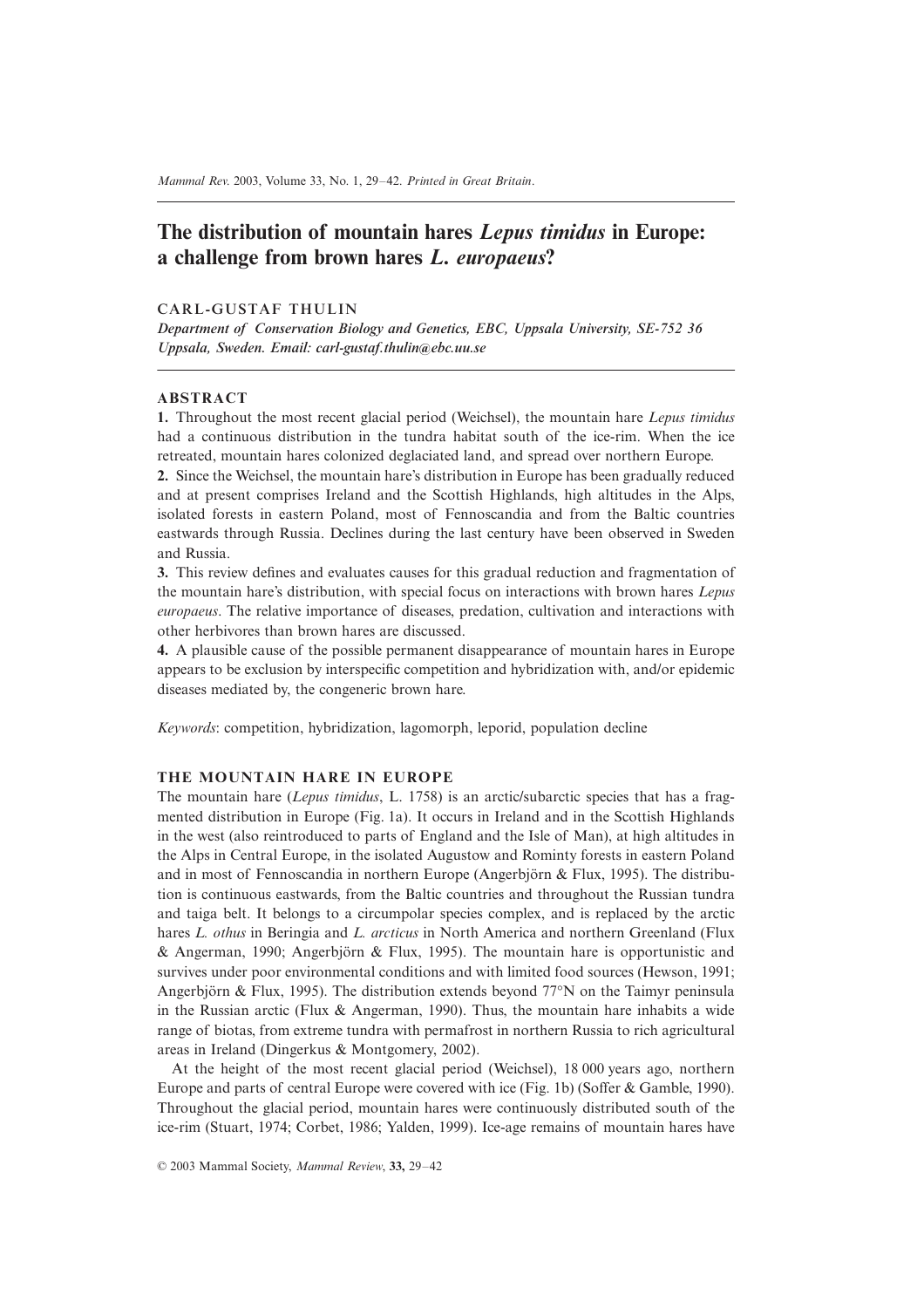

**Fig. 1.** (a) The current distribution of mountain hares in Europe, according to Angerbjörn & Flux (1995) and Mitchell-Jones et al. (1999). (b) The maximal ice-extension in Europe at the height of the most recent glacial period (Weichsel) approximately 18 000 years ago, depicted from Soffer & Gamble (1990). Mountain hare fossil findings (F) from, and after, the last glacial period are indicated in Ireland (Woodman *et al*., 1997), England (Turk, 1964), Belgium (Gautier, 1973), northern Germany (Lüttschwager, 1956), southern Sweden (Lepiksaar, 1986), Czech Republic (Mostecky, 1969), southern Poland (Kowalski, 1959) and northern Caucasus (position not correct) (Knyazev & Savinetsky, 1994). (c) Distribution of brown hares and mountain hares in southern Sweden before and after the introduction of brown hares, depicted from Nilsson (1820), Lönnberg (1908) and Gerell (1977). The present distribution (i.e. 1999) is based on a survey with local hunters (Thulin, 2000). (d) The distribution of brown hares in Europe, after Hewson (1991) and Mitchell-Jones *et al*. (1999).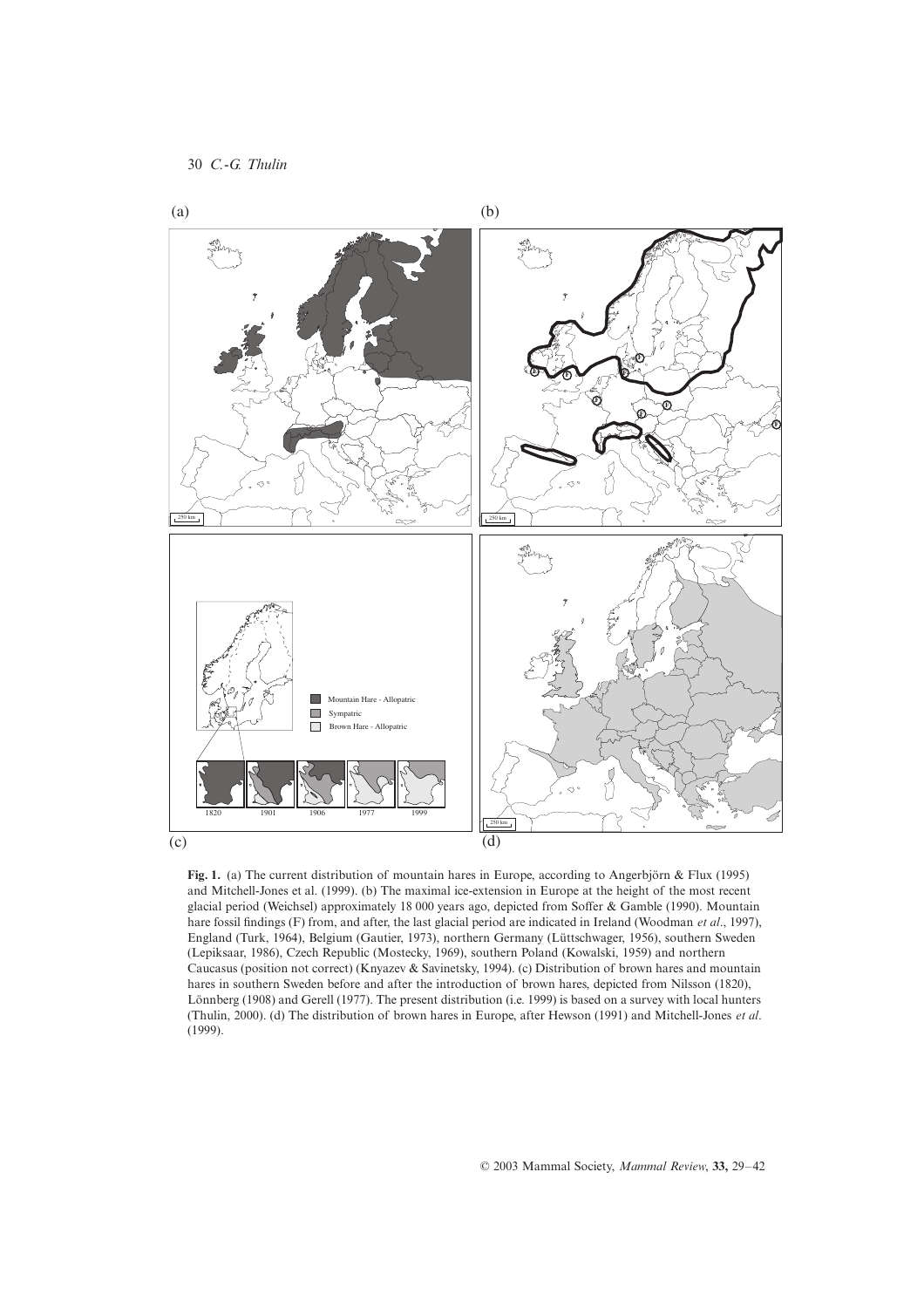been found in, for example, Belgium (Gautier, 1973), Germany (Lüttschwager, 1956) and Ireland (Woodman, McCarthy & Monaghan, 1997) (see Fig. 1b). When the ice-sheet over Europe gradually disappeared, mountain hares followed the deglaciated land to the north, spread over the British Isles and colonized Scandinavia. As the sea rose, the mountain hares in England were separated from the Irish ones by the Irish sea. The oldest remains of mountain hares in Sweden are more than 10 000 year old and are found in the far south (Lepiksaar, 1986; Liljegren & Lagerås, 1993). As most other parts of Scandinavia were covered with ice at this time, these remains likely originate from mountain hares that colonized Scandinavia along the land bridge that temporarily connected Sweden with Denmark (Björk, 1995). A recent origin of the European mountain hares from a panmictic population during Weichsel is supported by genetic investigations: Suchentrunk *et al*. (1999) find low levels of allozyme differentiation between the five European subspecies. Similarly, Thulin, Isaksson & Tegelström (1997a) detect highly diverged mitochondrial DNA (mtDNA) haplotypes with a paraphyletic distribution among mountain hares from Scandinavia and the British Isles (Fig. 2). The results from these investigations also seem to find support in nuclear microsatellite DNA data (R. Hamill, personal communication).

Something has happened with the mountain hare populations in Europe during the years that have passed since the glacial period. The formerly continuous distribution in central Europe has become restricted to remnant populations above 1300 m in the Alps and in remote forests in Poland. Mountain hares still occur all over Ireland and in the Scottish Highlands, but have been absent from England and Wales during historical times, except for one (out of three) reintroduced populations that survives in the English Peak District (Yalden, 1984,



**Fig. 2.** Parsimonious phylogeny of a 410 base-pair mitochondrial DNA (mtDNA) control region fragment from European mountain hares (depicted from Thulin *et al*., 1997a). The numbers above branches indicate percentage of the trees (out of 200) that support that branch, when using the 'branch and bound' function in the program PAUP 3.1 (Swofford, 1993). Bootstrap values are given in parentheses. The outgroup (Out 1) consists of mtDNA from a brown hare from southern Sweden.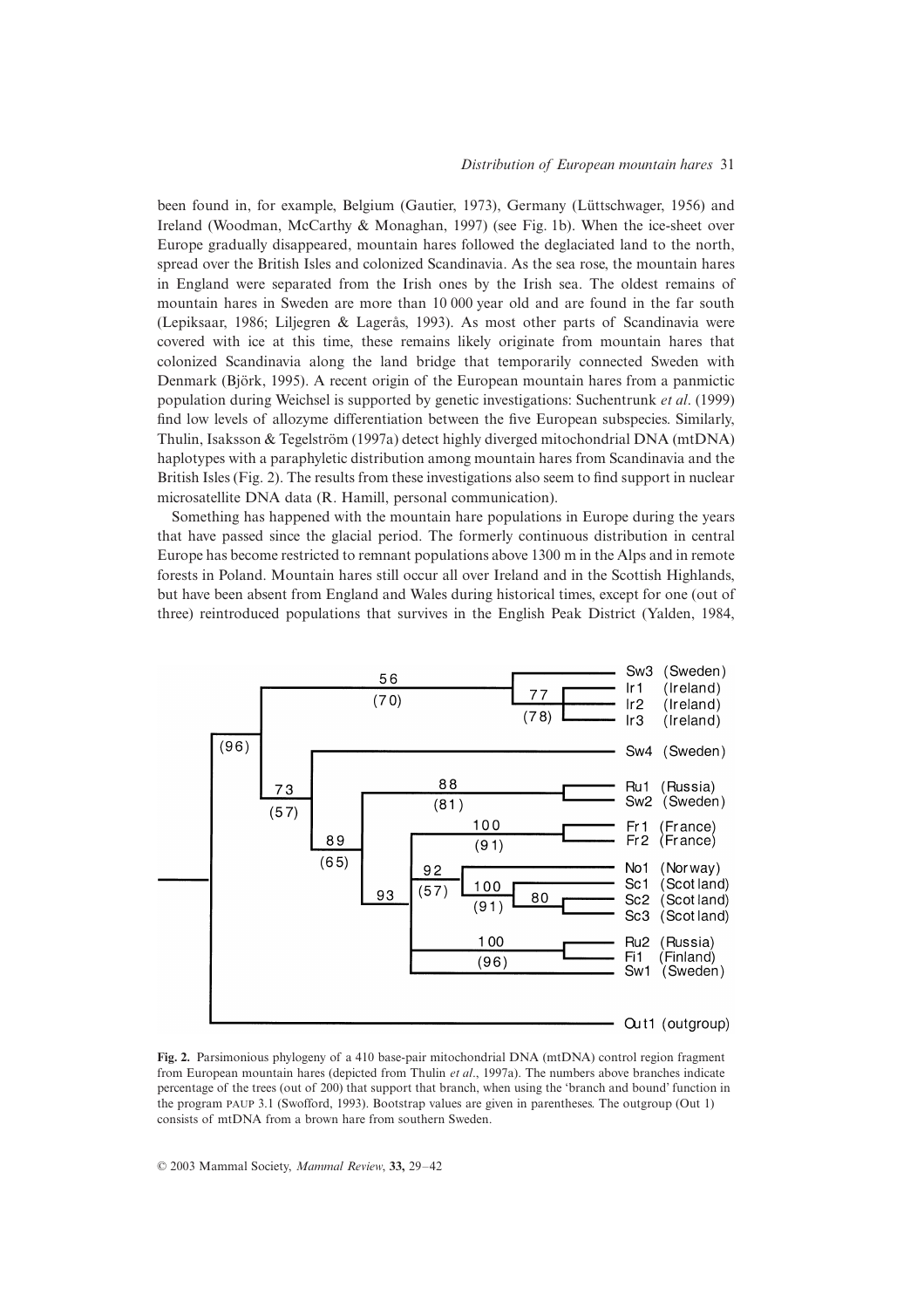

**Fig. 3.** Game bags of mountain hares and brown hares in Sweden from the hunting seasons 1960/61–1999/ 2000, provided by the Swedish Association for Hunting and Wildlife Management (Wildlife Monitoring). The respective curves represent the game bags of brown hares (Le), mountain hares sympatric with brown hares (LtS) and allopatric mountain hares (LeA).

1999). In Scandinavia, and eastwards, the distribution is still continuous, but there are historical and recent signs of a restriction in range and population density in southern and central Sweden. At the turn of the last century, the mountain hare inhabited all of Sweden, but then disappeared gradually from the far south (Fig. 1c). Lönnberg (1908) describes a restriction in the distribution over 5 years, from 1901 to 1906. Approximately 70 years later, a survey made by Gerell (1977) indicates that there were few mountain hares still present, while a recent survey by the author shows that the mountain hares have vanished in the far south (Thulin, 2000). Furthermore, hunters claim that there has been a decline in mountain hare populations in Central Sweden over the last decades, which is also documented in the game bags from the hunting seasons 1960/61–1999/2000 (Fig. 3). Finally, in Russia, the finding of an approximately 2000-year-old mountain hare skeleton in northern Caucasus indicates that the former distribution of mountain hares in this area extended much further south (Knyazev & Savinetsky, 1994). The current distribution of mountain hares in European Russia has recently been greatly reduced, and the southern margin today reaches about 52∞N with some isolated populations further south in the Ukraine and along the Don River (A. Averianov, personal communication).

Here, I wish to review possible causes for these gradual and continuous reductions of the mountain hare range throughout Europe, and also suggest research areas that may explain this phenomenon.

#### **INTERACTIONS WITH THE BROWN HARE**

#### **The brown hare**

The brown hare *L. europaeus*, Pall. 1778 is the second of the two hare species that occur in northern and central Europe. The current distribution (Fig. 1d) includes most of the European lowlands, except Ireland, northern Scandinavia and the Iberian peninsula, and extends eastwards through Russia and adjacent countries to Lake Baikal (Corbet, 1986; Hewson,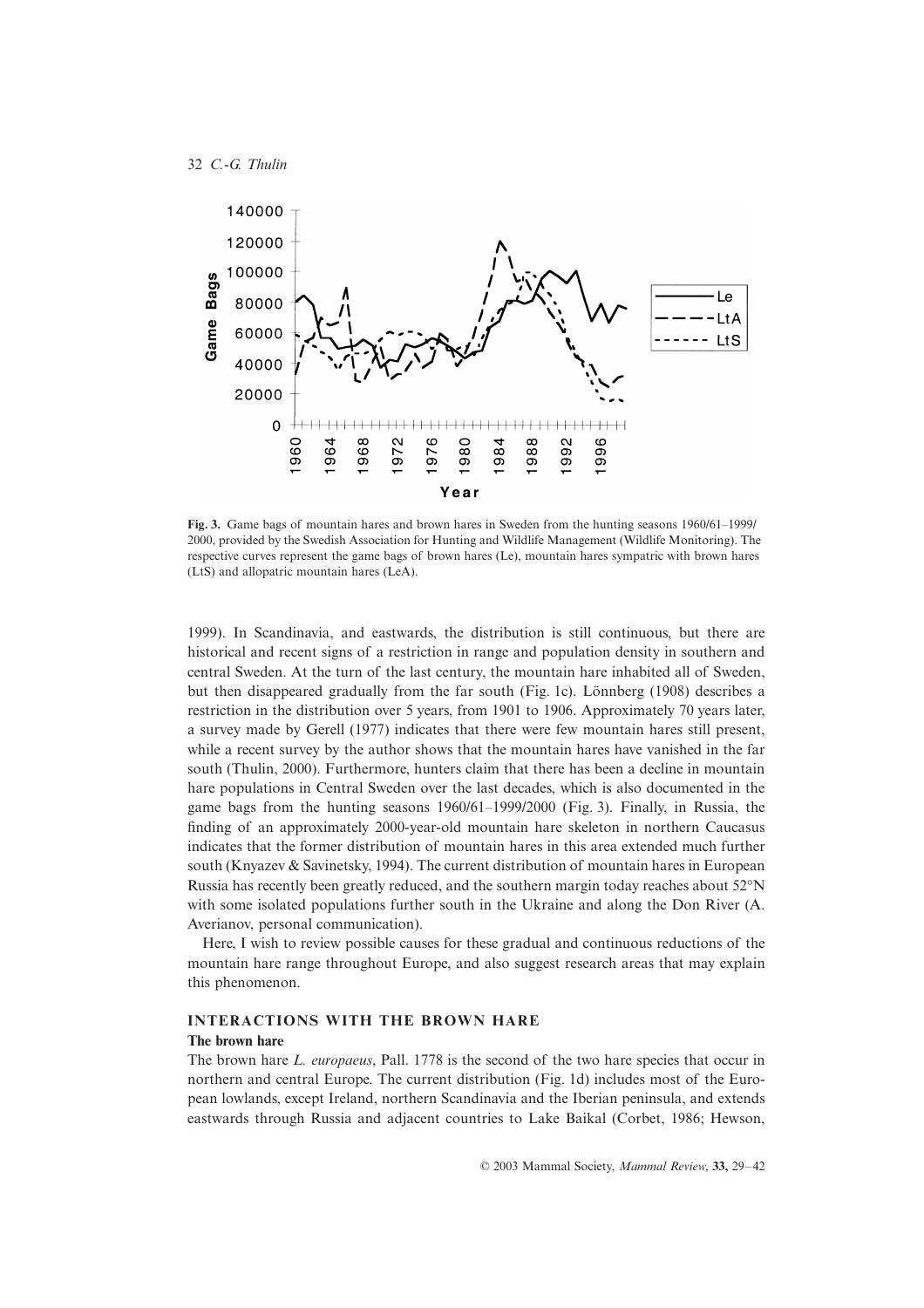

**Fig. 4.** The brown hare's expansion eastwards in Russia, according to Thenius (1980).

1991). The brown hare is an open landscape specialist that is presumably evolved in the Middle-Asian steppes, and has been favoured by the forest clearings and the subsequent spread of agriculture (Tapper, 1987). It is possible that the brown hare's colonization of Europe has been associated with western civilizations and the development of the agricultural landscape, which started about 10 000 years ago (Roberts, 1998). Expansions to the north and the north-east have taken place during the last 200 years (Fig. 4) (Folitarek, 1940; Thenius, 1980).

The origin of the British brown hares is unclear; Corbet (1986) and Tapper (1987) assume that they were introduced by the Romans, that is, 100–400 AD. Recently, however, Yalden (1999) suggests that they might have been present during the Bronze Ages (i.e. 1700–700 BC), as there are pre-Roman fossils dated 1900 BC (Turk, 1964). The different authors agree that brown hares were introduced to Britain by humans. This is plausible, as the confirmed fossil findings are much more recent than the post-glacial landbridges that connected the British Isles with the continent until 8000–8500 years ago and, thus, enabled natural colonization (Andersen & Borns, 1997). Brown hares were extensively introduced to Ireland during the late 19th and early 20th century, but recent records suggest that they only remain in Co. Tyrone, Northern Ireland (S.K. Dingerkus, personal communication). In Sweden, the Brown Hare was introduced during the late 19th century (Lönnberg, 1905), and has subsequently spread throughout south and central Sweden and into eastern Norway (cf. Mitchell-Jones *et al*., 1999). Even though attempts to introduce Brown Hares north of the *limes norlandicus* in central Sweden failed (G. Zetterberg, personal communication), there are indications that the extension northwards in Sweden continues. A few 'brown hares' (i.e. without white winter pelage) have been reported north of the current Swedish range during the last 3 years (Swedish Association for Hunting and Wildlife Management, Wildlife Monitoring), but their specific status as brown hares has not yet been confirmed. As the northward expansion of brown hares during the last century has been documented in Russia and Finland (Folitarek,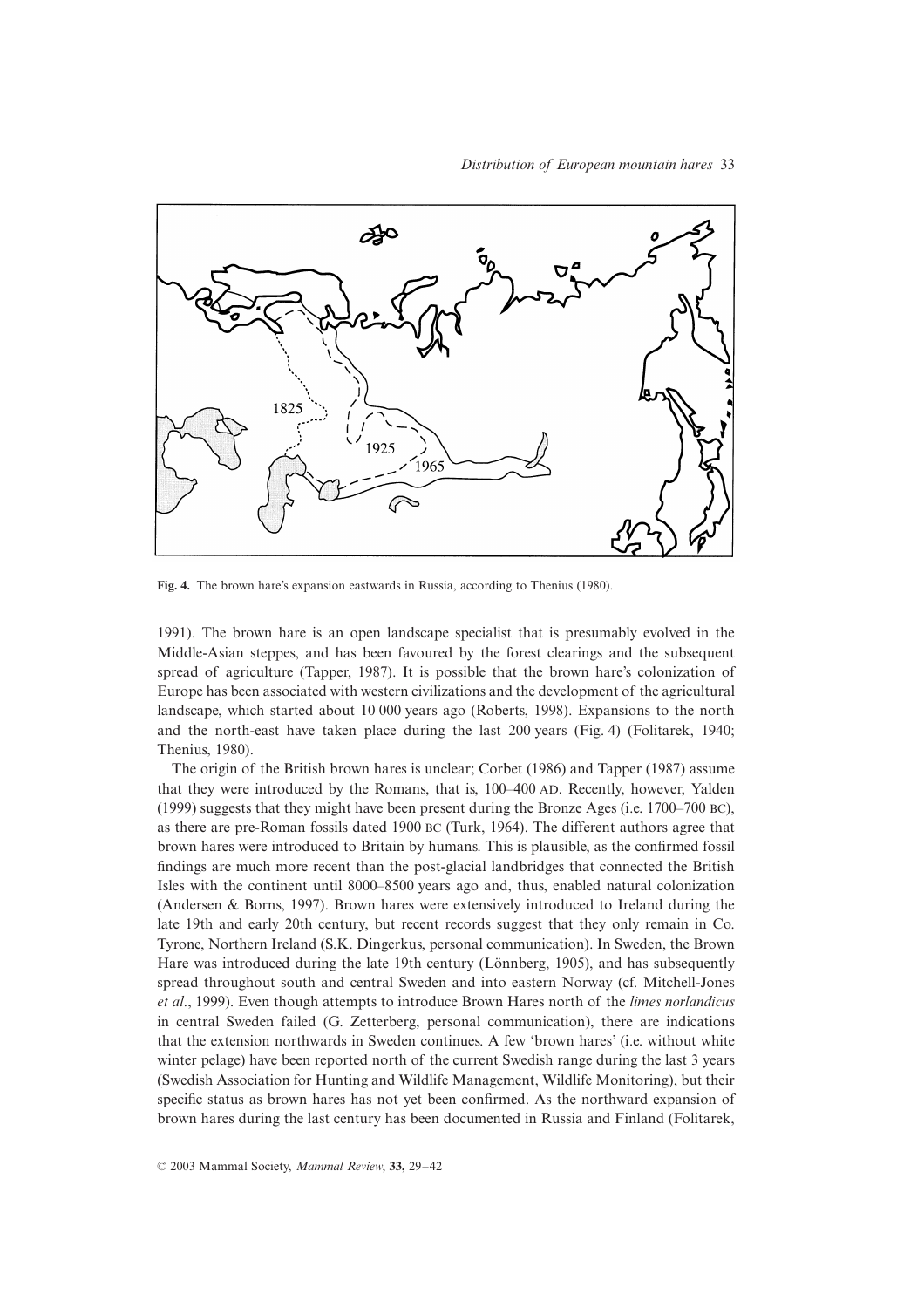1940; Thenius, 1980), east of Scandinavia (Fig. 4), it is likely that Brown Hares will colonize the Scandinavian peninsula naturally from the north-east, especially as the distribution in Finland reaches the border with Sweden (Mitchell-Jones *et al*., 1999).

#### **Competitive exclusion**

A comparison of the distributions of the mountain hare and the brown hare in Europe (see Fig. 1) shows that in most places where the latter occurs, the former seems restricted to high altitudes and deep forests. Separation of each species into different habitats seems to be a general characteristic of hares (Flux, 1981). There are three major boundaries between different hare species that shift north-south: *L. arcticus* give way to *L. americanus* in Canada; *L. townsendii* to *L. californicus* in central USA; and, finally, mountain hares give way to brown hares in Europe and Russia (Flux, 1981). Competition is inferred because each species of the pair will occupy the preferred habitat of the other in its absence, and Flux (1981) therefore argues that sympatric occurrence of hares is rare and likely to be a transient phenomenon. Although the mechanism of competitive exclusion between lagomorphs is generally unknown, there is evidence that it is a remarkably powerful force: Flux (1993) shows that rabbits *Oryctolagus cuniculus* in New Zealand can be removed from islands more efficiently by competition with brown hares than by conventional shooting and trapping, predation by cats, or even myxomatosis. Thus, brown hares and mountain hares, which may be even closer ecological equivalents than rabbits and hares, should be in stronger competition.

Although mountain hares are less sensitive than brown hares to toxic phenolic substances in their food (cf. Iason & Palo, 1991), it does not prevent them from feeding on similar plant species to brown hares. Recent investigations of food preferences of Irish mountain hares (Wolfe, Whelan & Hayden, 1996; Dingerkus & Montgomery, 2001) show that the mountain hares in Ireland utilize much more grass and herbs than mountain hares that occur in sympatry with brown hares (e.g. Hewson, 1962; Angerbjörn & Pehrson, 1987; Hulbert, Iason & Racey, 1996). Subsequently, Wolfe *et al*. (1996) argue that competitive exclusion by brown hares, rather than habitat preferences related to species-specific food utilization, may underlie much of the restriction in the mountain hare's distribution. Lind (1963) studied where the mountain hares have their forms in sympatry and allopatry with brown hares in Finland and found that in sympatry the mountain hares tend to have their forms in denser forests and further away from open fields than if they are allopatric. Furthermore, Hewson (1976) notes that brown hares in Scotland extend their distribution and habitat use when mountain hare population densities are low. Similar observations have been made in the English Peak District by Yalden (1971) and on Isle of Man by Fargher (1977). Furthermore, the reductions in the mountain hare range in southern Sweden (Fig. 1c) coincide with the establishment and expansion of brown hares in these areas (Lönnberg, 1908; Thulin, 2000). Finally, Yalden (1999) points out that the last remains of naturally distributed mountain hares in England coincide with the first findings of brown hares, as remains of both species are found in layers at the Bronze Age site of Hartledale in England (Turk, 1964), after which only brown hare remains are detected. These investigations all indicate that in direct contact with brown hares, the mountain hares disappear from the optimal brown hare habitats, and that there is a potential for brown hares to expand into mountain hare territory.

#### **Hybridization and introgression**

It has long been considered that mountain hares and brown hares may hybridize (Lönnberg, 1905; Fraguglione, 1959; Gustavsson, 1971; Schröder *et al*., 1987). Hybrids are easily acquired in captivity, where the mountain hare female spontaneously mates with a brown hare male,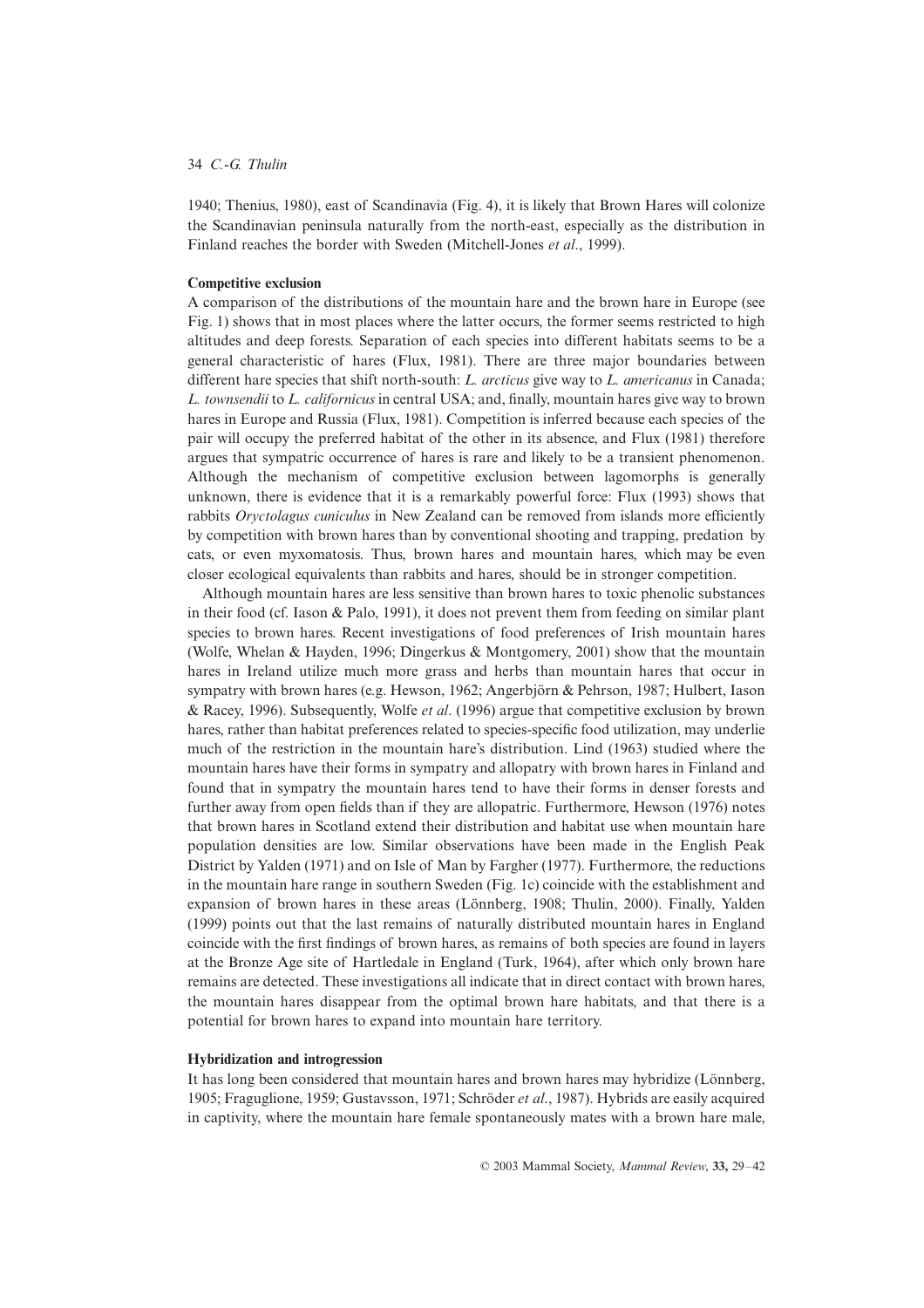while the reciprocal crossing has to be performed with artificial insemination (Gustavsson  $\&$ Sundt, 1965). The  $F_1$  hybrids are morphological intermediates between the species and are often considered fertile (Lönnberg, 1905; Gustavsson, 1971; Schröder *et al*., 1987). Recently, mtDNA lineages of mountain hare origin were detected among brown hares in Sweden (Thulin, Jaarola & Tegelström, 1997b). These lineages are transferred over the species barrier through interspecific hybridization between brown hares and mountain hares wherever the two species occur in sympatry (Thulin & Tegelström, 2002). Brown hare males mate mountain hare females and, at least, the female hybrids back-cross to brown hare males, so that the mtDNA is transmitted over the species barrier. As no mountain hare was detected with brown hare mtDNA, introgression of mtDNA seems unidirectional, which is supported by the behavioural barrier to reproduction observed in the captive breeding experiments (Gustavsson & Sundt, 1965).

Every time a mountain hare female hybridizes with a brown hare male, the local mountain hare population will lose a species-specific litter. Thus, the observed loss of range, and the decrease in population density of mountain hares, may actually be a direct consequence of unidirectional hybridization. This phenomenon, 'extinction by hybridisation', has been previously described by Rhymer & Simberloff (1996) and is a possible effect of hybridization between native and introduced species (Ebenhard, 1988; Simberloff, 1996). Possibly, the mating behaviour of hares may promote hybridization. During courtship, several males usually follow the females prior to, and up to, oestrus (Flux, 1970; Holley & Greenwood, 1984; Hewson, 1991). Among brown hares, dominant males commonly mate-guard a female that is close to oestrus, and as a consequence they gain more matings than their subordinates (Holley, 1986). Such mate guarding does not seem to occur among mountain hares (cf. Flux, 1970), so when males of both species court a mountain hare female, the brown hare males may simply chase away the mountain hare males [as Hewson (1990) observed for a single brown hare male watched while interacting with mountain hares]. Thus, the mountain hare female will be constrained in her mate-choice to a brown hare male as she approaches oestrus. Even if she has an opportunity to reject him and search for a conspecific male, it may be more costly to do so, and risk the attempted reproduction, than to accept him as a mate. The importance of these priorities, which depend on time for oestrus and male availability, has been shown to affect choosiness among species with single-sex discrimination (Real, 1990). Alternatively, if hare females rely on indirect mate choice (described by Wiley & Poston, 1996), they will automatically choose the dominant mate-guarding male upon oestrus. Thus, in sympatry, and especially if brown hare population density is high and mountain hare density is low, mountain hare females may frequently be confined to dominant, mate-guarding brown hare males throughout the reproductive season, with hybridization as a possible outcome.

In Sweden, there is a difference in the frequency of introgressed mtDNA between brown hares in current and former sympatry with mountain hares, as the percentage brown hares with transmitted mtDNA varies between areas of former species sympatry  $(0.6\%)$  and areas of current sympatry (15%) (Thulin & Tegelström, 2002). Presumably, the disappearance of transmitted mtDNA is because of a functional incompatibility between the cytoplasmic mtDNA genome of a mountain hare and the nucleic genome of brown hares, whereby brown hare specimens with alien mtDNA experience a fitness reduction compared to brown hares with species-specific mtDNA. This would explain why no tendencies of mtDNA introgression have been detected among Austrian brown hares (cf. Hartl *et al*., 1993), which occasionally may be, and certainly were, in contact with mountain hares. Thus, it seems that mtDNA from mountain hares is incorporated into brown hares in sympatry, but disappears gradually in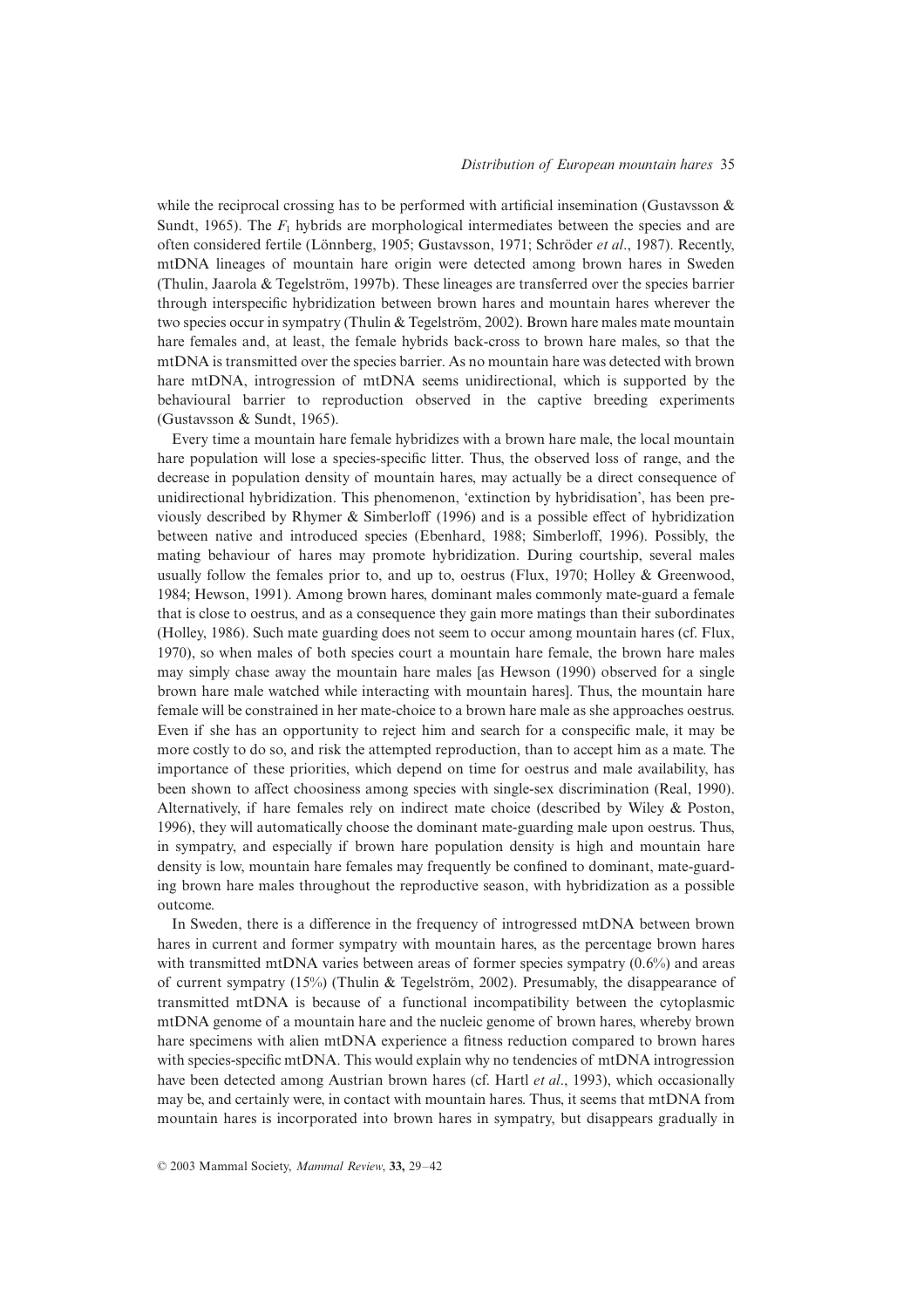allopatry when there is no continuous interspecific geneflow. This scenario resembles the changes in species composition at estates in south Sweden right after the introduction of brown hares (cf. Lönnberg, 1905). The game bags rapidly switch from mountain hares to brown hares until mountain hares vanish completely. A few of the presumed hybrids (i.e. morphological intermediates) are shot during the following seasons, but they too disappear and only brown hares are seen in the later records. Thus, hybridization, introgression and subsequent disappearance of incorporated mountain hare mtDNA may be considered as a refined form of competitive exclusion in that the traces of mountain hares are purged away from the brown hares ecologically as well as genetically.

## **ALTERNATIVE CAUSES OF DECLINES Diseases**

Epidemic, infectious diseases and parasites are presumably the most important factors that affect population densities of many species, prey as well as predators, and the mountain hare is no exception. There are numerous infectious diseases and parasites that spread through and affect mountain hare populations (see Angerbjörn & Flux, 1995). Diseases and parasites may also account for population crashes, in combination with food shortage and predation (Angerbjörn, 1983). Pathogens are, however, usually dependent on dense and continuous populations to spread and may therefore have less impact if density is low and/or subpopulations are separated. Also, after an epidemic, the normal population density levels are often regained in a very short time. If pathogens are causing restrictions in the mountain hare range, it is odd that there is uniformity between the areas where mountain hares prevail, that is, dense forests and high altitudes.

Pathogens could, however, have a considerable impact if the original host is less susceptible than sympatric conspecifics. Tularaemia, caused by the bacterium *Francisella tularensis*, is an important pathogen that affects mountain hares, whereas brown hares seem less susceptible (Mörner, 1994; and references therein). Another disease that may have different epidemic impact on the two species is the European Brown Hare Syndrome (EBHS), caused by a calicivirus (Mörner, 1999). Possibly, brown hares may be sub-clinical vectors for the virus, while it may cause instant death of mountain hares. Thus, tularaemia, EBHS or other pathogens could certainly prevent long-term sympatric occurrence of mountain hares and brown hares. The importance of such interactions between the species needs further evaluation.

## **Predation**

The red fox *Vulpes vulpes* is the most important predator on adult and juvenile mountain hares (Hewson, 1991; Angerbjörn & Flux, 1995), exemplified by the increase in mountain hare game bags in association with the sarcoptic mange outbreak among foxes in Sweden (Lindström *et al*., 1994) and Norway (Smedshaug *et al*., 1999) during the 1970s. Thus, a mountain hare population is heavily predated and affected by the local fox populations, which is especially apparent when populations of rodents crash and foxes need to switch prey species (Marcström, Kenward & Engren, 1988). However, it is highly unlikely that predation may constitute a long-term threat to mountain hare populations, and subsequently cause permanent restrictions in the distribution. The capacity of mountain hare populations to survive and increase after heavy fox predation in a cyclic manner must not be underestimated. The mountain hare is not the most important prey species for foxes, rather an alternative when vole populations are low (cf. Lindström *et al*., 1987; Marcström *et al*., 1988), and only under particular circumstances, as on smaller islands, may the presence of foxes constantly regulate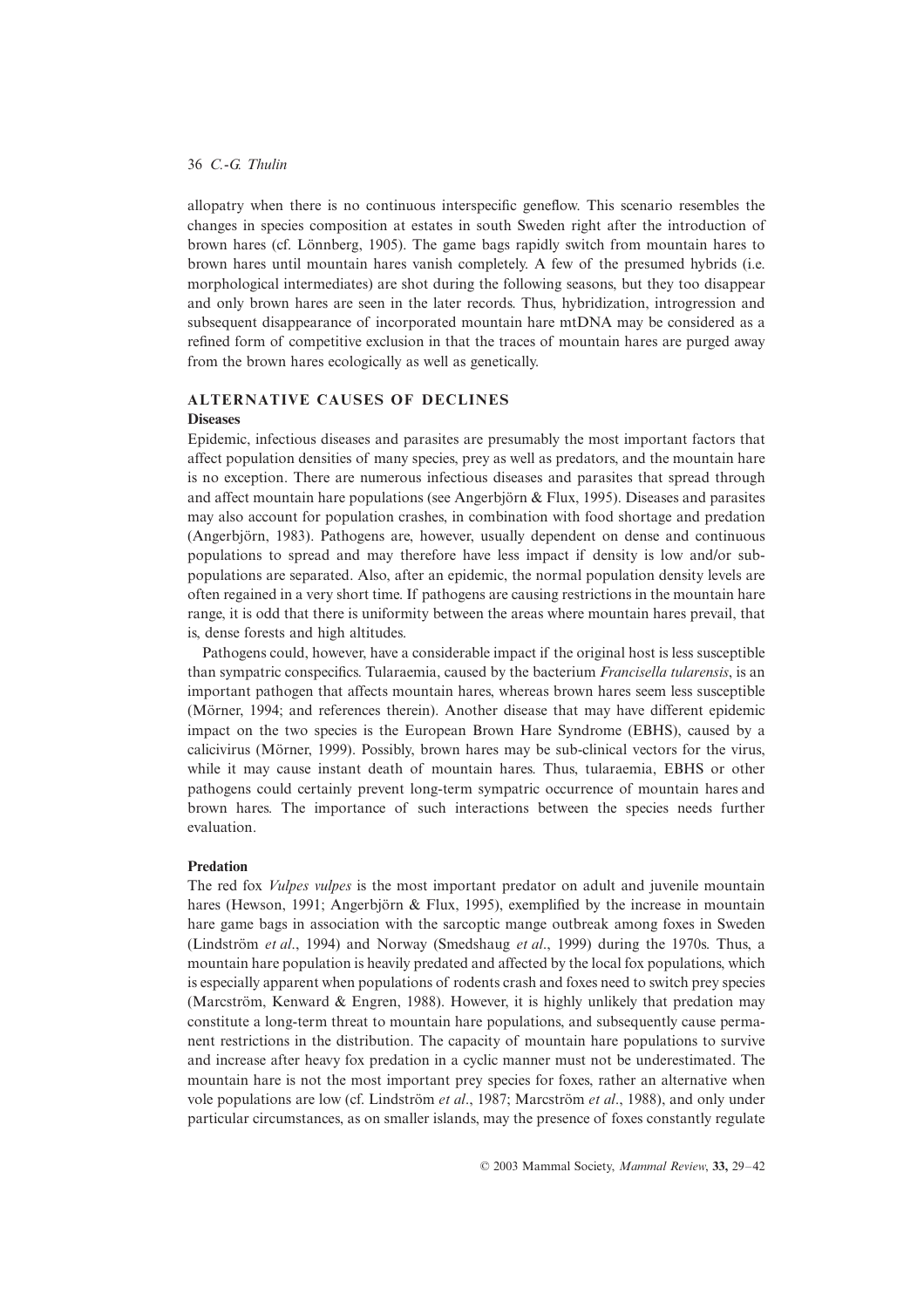mountain hare populations (cf. Angerbjörn, 1989). Rather, as Kauhala, Helle & Korhonen (1999) observed in their study area in northern Finland, mountain hare population density may increase despite high numbers of predators and vole populations in decline. It also appears unlikely that foxes, or other predators, selectively prey on mountain hares in areas of sympatry with brown hares, although I am not aware of any investigations that substantiate this statement.

#### **Deforestation and cultivation**

The deforestation and subsequent spread of agriculture through Europe from 10 000 to 5700 years ago have had considerable impact on the development of the European landscape (see Roberts, 1998). What once was tundra turned into dense forests, and then gradually into open farmland in step with cultivation. Possibly, this obvious change of the habitat has caused the continuous restrictions in the mountain hare distribution because the mountain hares are better adapted to the tundra and, presumably, taiga habitats than to the agricultural landscape. However, the Irish mountain hares frequent open agricultural landscapes and also graze more than other mountain hares (cf. Wolfe *et al*., 1996; Dingerkus & Montgomery, 2002). Similarly, the mountain hares in northern Sweden frequent mediumsized cities (<100 000 citizens) and often forage in open areas, such as infields and moors (F. Dahl, personal communication). Why, then, should a species with such adaptive potential as the mountain hare have difficulty utilizing the open agricultural landscape? Presumably, it is not the agricultural landscape in itself that is the limiting factor, rather the brown hares that it favours.

# **Interactions with other herbivores**

During the recent century, many ungulate populations in Europe have recovered from declines because of heavy hunting pressure throughout the 19th century, and even increased in numbers (Mitchell-Jones *et al*., 1999). Supposedly, interspecific competition between mountain hares and dense populations of ungulates could have a negative effect on mountain hare distribution and population density. Interspecific competition has been observed between moose and snowshoe hare in North America (Dodds, 1960), and may occasionally have a heavy impact on the hare populations (Belovsky, 1984). However, there is no reason to believe that such competition for resources has long-term impacts on the mountain hare distribution. Ungulates in variable densities must have been present in sympatry with hares throughout the evolution of genus *Lepus*, that is, approximately the last million years (Kurtén, 1968; Averianov, 1995). Also, Hewson (1990) observed mountain hares and red deer *Cervus elaphus* graze on the same pastures in Scotland. The only caution taken by mountain hares was to keep at sufficient distance (i.e.  $>10 \text{ m}$ ) to avoid being trampled upon if the deer should flee.

The rabbit has spread naturally and/or by introductions to north-west Europe from the Iberian peninsula and southern France, seemingly favoured by changes in agriculture during the 1800s (Hewson, 1991). Thus, the presence and expansion of rabbits coincides with the disappearance of the mountain hare in southern Sweden, and possibly also in parts of Scotland. Although Flux (1970) argues that rabbits may keep mountain hares in Scotland away from lower altitudes because of interspecific interactions, this observation may also be a habitat effect because the rabbits suppress the vegetation so much that it becomes unattractive to mountain hares. Also, Flux (1970), and later Hewson (1990), made observations of mountain hares chasing away rabbits from feeding areas rather than the opposite. As brown hares simultaneously utilized the study areas of Flux (1970), they could also be responsible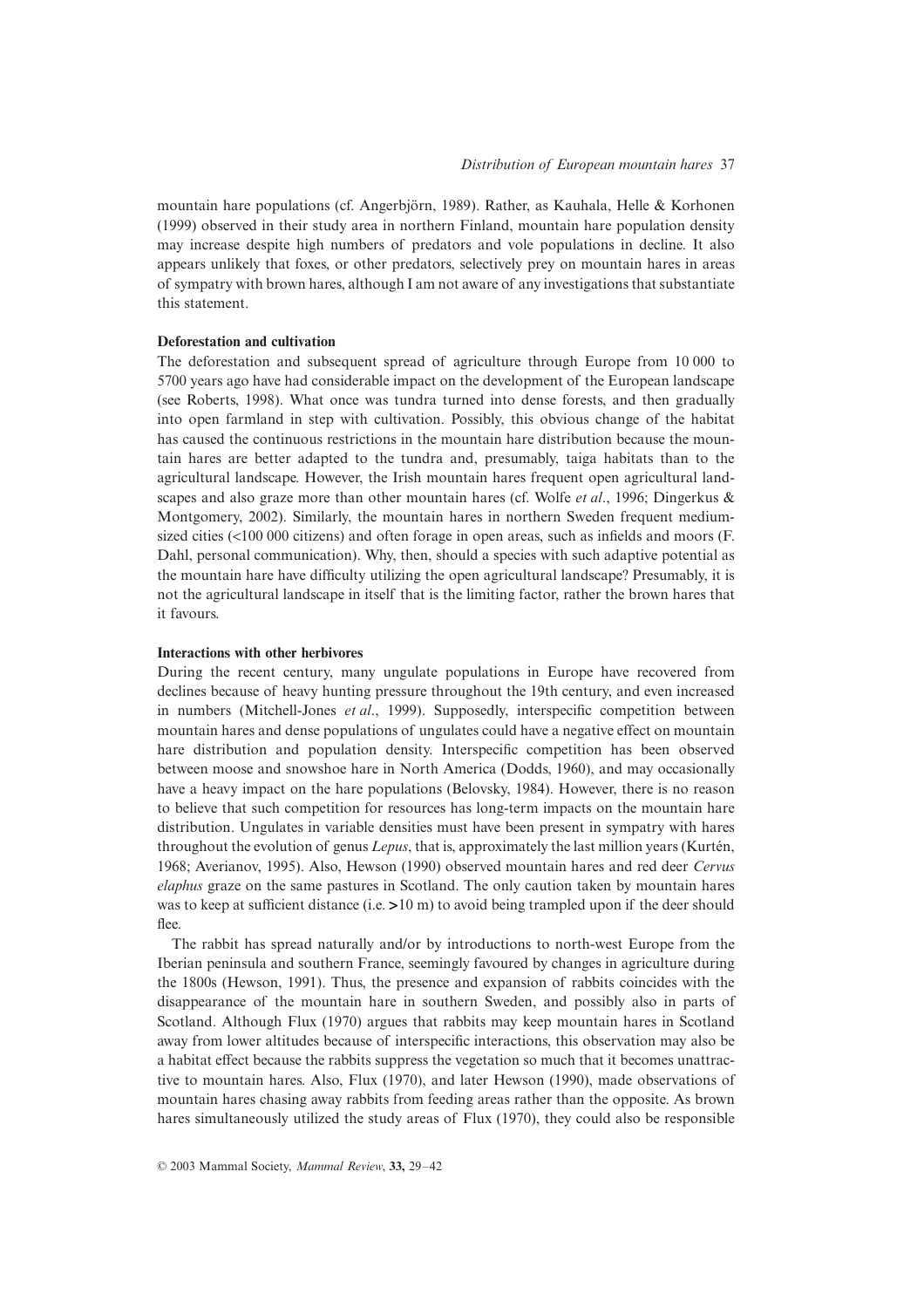## 38 *C.-G. Thulin*

for the absence of mountain hares there. The distribution of rabbits is fragmented and patchy because of the specific demands required by their burrows for colony building (Hewson, 1991; Hulbert *et al*., 1996), so any form of competitive exclusion between rabbits and mountain hares is likely to be restricted to areas around rabbit colonies and not to extend over wider geographical areas.

# **DESIRABLE RESEARCH AREAS**

To elucidate the relative role of species interactions between brown hares and mountain hares and other potential factors, considerable research efforts have to be conducted in the following areas:

# **Competitive interactions**

There is to my knowledge only one empirical investigation (Lind, 1963) that deals with the means of competition between mountain hares and brown hares. As Lind (1963) detected indications of competitive exclusion of mountain hares, this is a highly relevant area of future research. Examples of interesting aspects are: (i) the forms of physical interference, where the brown hare may have an advantage over the mountain hare (cf. Hewson, 1990); (ii) the niche separation and habitat utilization of the species in areas of allopatry and sympatry, respectively; (iii) potential differences between the species in food preferences, especially as the investigations by Wolfe *et al*. (1996) and Dingerkus & Montgomery (2001) indicate that allopatric mountain hares in Ireland eat a wider range of plant species than sympatric conspecifics. Further, the demographic parameters (i.e. fitness, survival, fecundity, etc.) resulting from species' interactions suggested above needs to be examined. For example, do mountain hares in sympatry with brown hares have lower survival rates because they are suppressed in their home range? Finally, Ireland appears to be an exception to other areas, and may therefore deserve specific attention. In Ireland, brown hares seem to have difficulty in establishing (cf. Tapper, 1987). Thus, are the mountain hares in Ireland more competitive, or are simply the environmental conditions unsuitable for brown hares?

# **Effects of hybridization**

Continuous investigation of interspecific geneflow between the species is necessary to determine the importance of hybridization for the species' coexistence. There are, for example, still question marks regarding the extent of paternal geneflow over the species barrier (cf. Thulin, 2000). Although the investigations in Sweden provide valuable information (cf. Lönnberg, 1905, 1908; Thulin *et al*., 1997b; Thulin, 2000), it is important to extend the efforts to include natural contact zones between the species. Suitable areas are the British Isles, the Alps, Finland and eastwards in the Baltic countries and Russia. The importance of the behavioural ecology and reproductive biology of hares for hybridization requires an evaluation. Further, the possibility that brown hares facilitate their expansion northwards (Fig. 4) by adaptation through hybridization and introgression, a principle first suggested by Anderson & Stebbins (1954), must be considered. Such adaptation is an important evolutionary force among plants (e.g. Arnold, 1997), and has recently been described among the hybridizing flycatcher species *Ficedula hypoleuca* and *F. albicollis* (Veen *et al*., 2001). Interestingly, brown hares in northern Russia shift to white winter pelage (Gureev, 1964), a characteristic normally assigned to mountain hares. Is this an adaptation sprung out of the general plasticity in hare physiology (cf. Flux & Angerman, 1990) or incorporation of the necessary genes through hybridization with mountain hares?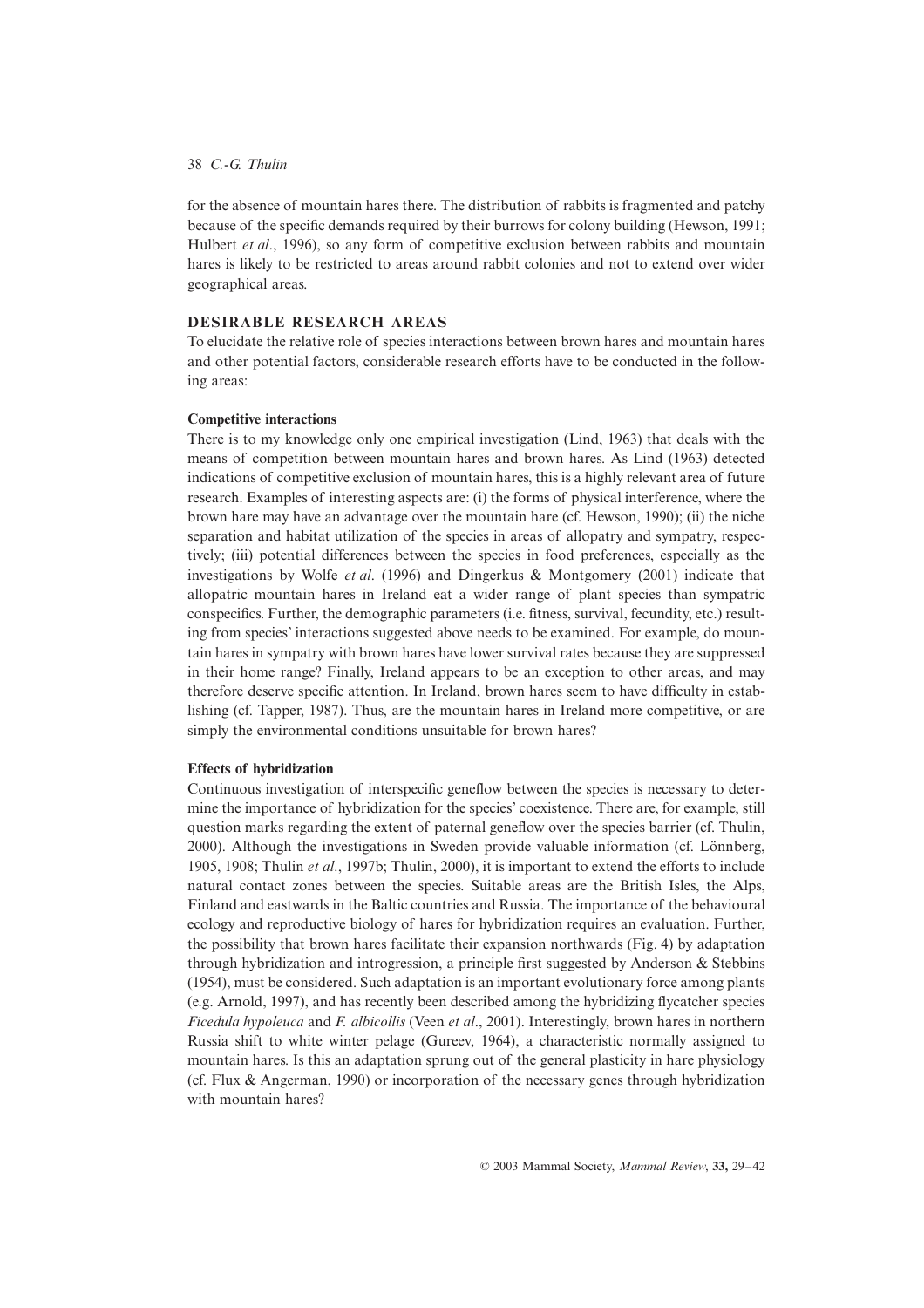#### **Disease susceptibility**

The possibility that mountain hares are more susceptible to certain pathogens than brown hares (cf. Mörner, 1994, 1999) is of great importance for the coexistence of the species. Thus, the relative susceptibility of brown hares and mountain hares in natural populations to the numerous diseases that affect the species has to be evaluated. In combination with other factors, such as food shortage and intense predation, infectious diseases can severely depress mountain hare population densities, especially within already isolated populations on islands (cf. Angerbjörn, 1983) and, presumably, in delimited forest patches.

Finally, regular inventories are important to update the accurate distribution of hares in areas of allopatry and sympatry. Special emphasis should be undertaken to detect isolated populations of mountain hares, because isolation induces sensitivity to stochastic events and, thus, increases the risk of local extinction.

# **CONCLUSION**

The mountain hare is a very popular and well- known species, an important game for hunters and prey for carnivores and raptors. Thus, the declining numbers of mountain hares in Sweden and Russia are of great concern to many hunters and naturalists, and the ecological role of the mountain hare is significant. The causes of mountain hare population crashes are summarized by Angerbjörn (1983) as changes in the interactions between mountain hares and: (i) plants that develop toxins in response to heavy grazing; (ii) epidemic pathogens and parasites that ravage the populations; (iii) predators with intensified search images for hares. However, even though these factors regulate mountain hare populations, they may only locally restrict the distribution. Plausible causes of permanent disappearance of mountain hares in Europe are exclusion by interspecific competition and hybridization with, and/or epidemic diseases mediated by, the congeneric brown hare. The relative role of different factors requires further assessment, and is certainly a future challenge for conservation and evolutionary biologists in Europe.

#### **ACKNOWLEDGEMENTS**

Many thanks to John Flux, Karl Fredga, Eric Marboutin and Håkan Tegelström for valuable comments on earlier drafts of this manuscript. I am also grateful to the editor, D.W. Yalden, and two anonymous referees, whose comments improved the manuscript. Jonas Kindberg, Kim Kultima (Swedish Association for Hunting and Wildlife Management, Wildlife Monitoring) and Eric Marboutin (Office National de la Chasse, Clermont-Ferrand, France) kindly provided game bag data. Financial support to Håkan Tegelström and Carl-Gustaf Thulin was provided by the Swedish Council for Forestry and Agricultural Research and to Carl-Gustaf Thulin from the Nilsson-Ehle foundation.

# **REFERENCES**

Andersen, B.G. & Borns, H.W. Jr (1997) *The Ice Age World*. Scandinavian University Press, Oslo.

Anderson, E. & Stebbins, G.L. Jr (1954) Hybridization as an evolutionary stimulus. *Evolution*, **8**, 378–388.

- Angerbjörn, A. (1983) Proximate causes of mountain hare population crashes: a review. *Finnish Game Research*, **41**, 29–38.
- Angerbjörn, A. (1989) Mountain hare populations on islands: effects of predation by red fox. *Oecologia*, **81**, 335–340.
- Angerbjörn, A. & Flux, J.E.C. (1995) Lepus timidus. *Mammalian Species*, **495**, 1–11.
- Angerbjörn, A. & Pehrson, Å. (1987) Factors influencing winter food choice by mountain hares (*Lepus timidus* L.) on Swedish coastal islands. *Canadian Journal of Zoology*, **65**, 2163–2167.

Arnold, M.L. (1997) *Natural Hybridization and Evolution*. Oxford University Press, Oxford.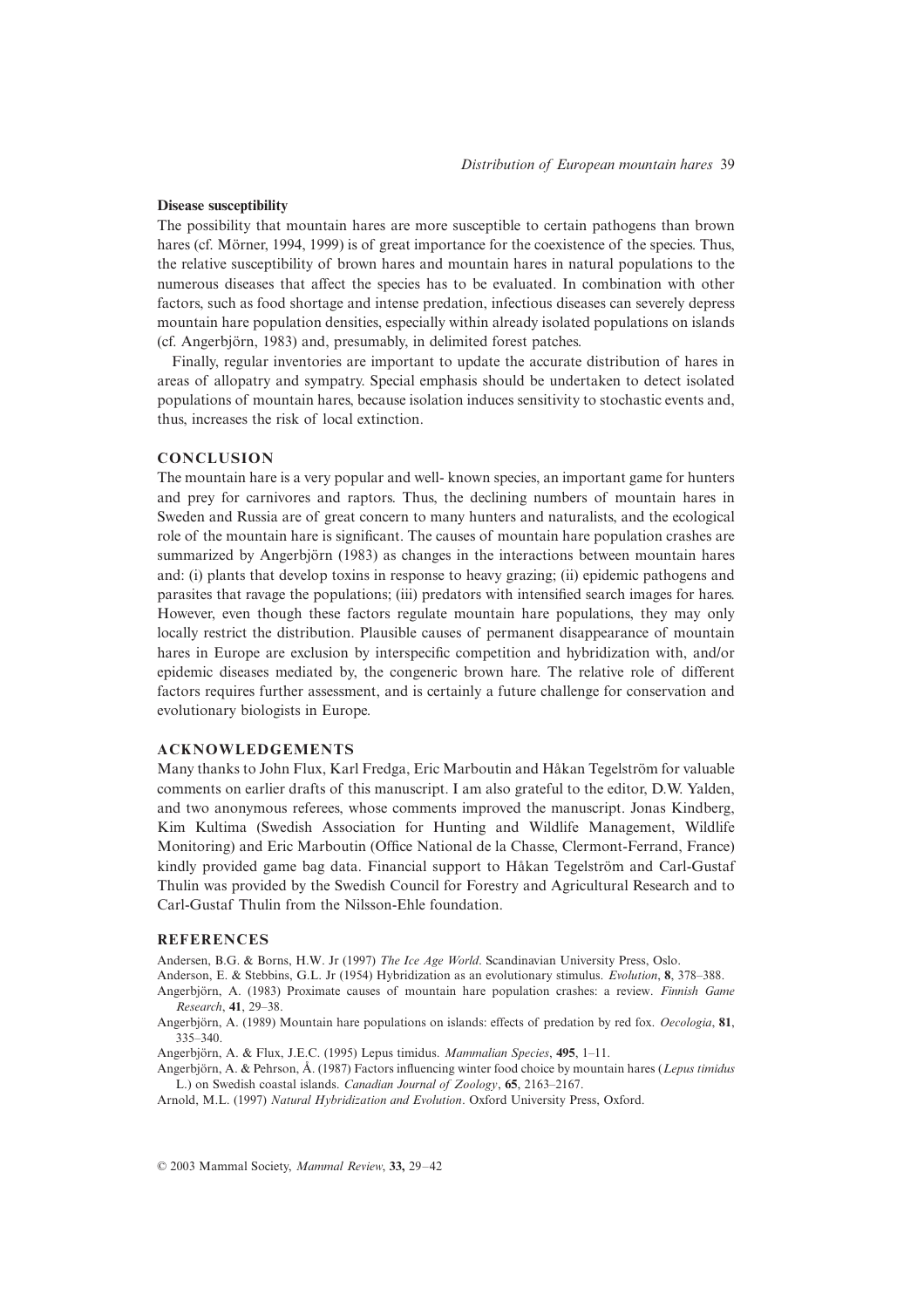- Averianov, A. (1995) Osteology and adaptations of the early Pliocene rabbit *Trischizolagus dumitrescuae* (Lagomorpha: Leporidae). *Journal of Vertebrate Paleontology*, **15**, 375–386.
- Belovsky, G.E. (1984) Moose and snowshoe hare competition and a mechanistic explanation from the foraging theory. *Oecologia (Berlin)*, **61**, 150–159.
- Björk, S. (1995) A review of the history of the Baltic sea, 13.0–8.0 ka BP. *Quaternary International*, **27**, 19–40.
- Corbet, G.B. (1986) Relationships and origins of the European lagomorphs. *Mammal Review*, **16**, 105–110.
- Dingerkus, S.K. & Montgomery, W.I. (2001) The diet and landclass affinities of the Irish hare *Lepus timidus hibernicus. Journal of Zoology, London*, **253**, 233–240.
- Dingerkus, S.K. & Montgomery, W.I. (2002) A review of the status and decline in abundance of the Irish hare (*Lepus timidus hibernicus*) in Northern Ireland. *Mammal Review*, **32**, 1–12.
- Dodds, D.G. (1960) Food competition and range relationships of moose and snowshoe hare in Newfoundland. *Journal of Wildlife Management*, **24**, 52–60.
- Ebenhard, T. (1988) Introduced birds and mammals and their ecological effects. *Swedish Wildlife Research (Viltrevy)*, **4**, 5–107.
- Fargher, S.E. (1977) The distribution of the brown hare (*Lepus capensis*) and the mountain hare (*Lepus timidus*) in the Isle of Man. *Journal of Zoology*, **182**, 164–167.
- Flux, J.E.C. (1970) Life history of the mountain hare (*Lepus timidus scoticus*) in north-east Scotland. *Journal of Zoology, London*, **161**, 75–123.
- Flux, J.E.C. (1981) Field observations of behaviour in the genus *Lepus*. In: *Proceedings of the World Lagomorph Conference* (Ed. by K. Myers & C.D. MacInnes), pp. 377–394. University of Guelph, Guelph, Australia.
- Flux, J.E.C. (1993) Relative effect of cats, myxomatosis, traditional control, or competitors in removing rabbits from islands. *New Zealand Journal of Zoology*, **20**, 13–18.
- Flux, J.E.C. & Angerman, R. (1990) The hares and jackrabbits. In: *Rabbits, Hares and Pikas: Status Survey and Conservation Action Plan* (Ed. by J.A. Chapman & J.E.C. Flux), pp. 61–94. IUCN, Gland, Switzerland.
- Folitarek, S.S. (1940) Geographic distribution of the European hare *Lepus europaeus* Pall. in the USSR. *Proceedings of Severev Institute of Evolutionary Morphology, Academy of Sciences of USSR*, **1**, 79–97. [In Russian.]
- Fraguglione, D. (1959) Les anomalies du pelage chez les lièvres commun et variable. *Diana*, **4**, 57–59.
- Gautier, A. (1973) The fauna of the Palaeolithic site of Maisières-Canal: Fossil Mammalia. *Institut Royal Sciences Naturelles de Belgique, Memoires*, **172**, 1–20.
- Gerell, R. (1977) Skånes däggdjur Resultat från en intervjuundersökning. *Skåne Jakt*, **2**, 6–14.
- Gureev, A.A. (1964) *Fauna USSR. III. Lagomorpha*. Izvestii Akademii Nauk SSSR, Moscow, Leningrad.
- Gustavsson, I. (1971) Mitotic and meiotic chromosomes of the variable hare (*Lepus timidus* L.), the common hare (*Lepus europaeus* Pall.) and their hybrids. *Hereditas*, **67**, 27–34.
- Gustavsson, I. & Sundt, C.O. (1965) Anwendung von kunstlicher befruchtung bei der hybridisierung von zwei hasenarten. *Zeitschrift fur Jagdwissenschaft*, **11**, 155–158.
- Hartl, G.B., Suchentrunk, F., Nadlinger, K. & Willing, R. (1993) An integrative analysis of genetic differentiation in the brown hare *Lepus europaeus* based on morphology, allozymes and mitochondrial DNA. *Acta Theriologica*, **38**, 33–57.
- Hewson, R. (1962) Food and feeding habits of the mountain hare *Lepus timidus scoticus* Hilzheimer. *Proceedings of the Zoological Society of London*, **139**, 515–526.
- Hewson, R. (1976) A population study of mountain hares (*Lepus timidus*) in north-eastern Scotland from 1956–1969. *Journal of Animal Ecology*, **45**, 395–414.
- Hewson, R. (1990) Interactions between mountain hares (*Lepus timidus*) and other mammals. *Journal of Zoology (London)*, **221**, 302–305.
- Hewson, R. (1991) Lagomorphs: Order Lagomorpha. In: *Handbook of British Mammals* (Ed. by G.B. Corbet & S. Harris), pp. 146–175. Blackwell Scientific Publications, Oxford.
- Holley, A.J.F. (1986) A hierarchy of hares: dominance status and access to oestrus does. *Mammal Review*, **16**, 181–186.
- Holley, A.J.F. & Greenwood, P.J. (1984) The myth of the mad March hare. *Nature*, **309**, 549–550.
- Hulbert, I.A.R., Iason, G.R. & Racey, P.A. (1996) Habitat utilization in a stratified upland landscape by two Lagomorphs with different feeding strategies. *Journal of Applied Ecology*, **33**, 315–324.
- Iason, G.R. & Palo, R.T. (1991) Effects of birch phenolics on a grazing and a browsing mammal a comparison of hares. *Journal of Chemical Ecology*, **17**, 1733–1743.
- Kauhala, K., Helle, E. & Korhonen, J. (1999) Impact of predator removal on predator and mountain hare populations in Finland. *Annales Zoologici Fennici*, **36**, 139–148.
- Knyazev, A.V. & Savinetsky, A.B. (1994) On the history of distribution of mountain hare (*Lepus-timidus*) in the southern part of European Russia. *Zoologichesky Zhurnal*, **73**, 143. [In Russian.]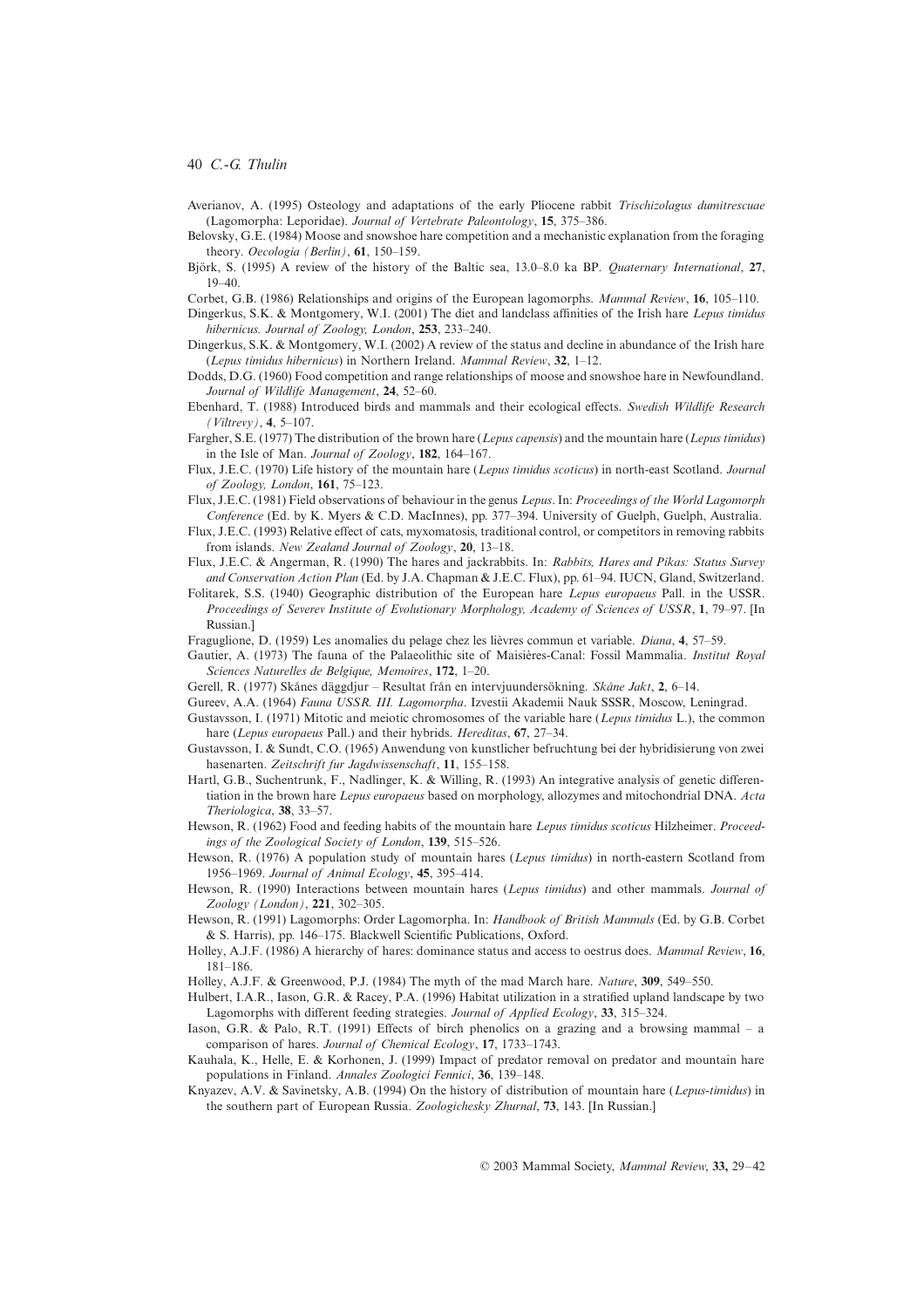Kowalski, E. (1959) *A Catalogue of the Pleistocene Mammals of Poland*. Academia Nauk, Warsaw.

- Kurtén, B. (1968) *Pleistocene Mammals of Europe.* Weidenfeld & Nicolson, London.
- Lepiksaar, J. (1986) The Holocene history of theriofauna in Fennoscandia and Baltic countries. *Striae*, **24**, 51–70.
- Liljegren, R. & Lagerås, P. (1993) *Från Mammutstäpp Till Kohage: Djurens Historia I Sverige*. Wallin & Dalholm Boktryckeri AB, Lund.
- Lind, E.A. (1963) Observations on the mutual relationship between the snow hare (*Lepus timidus*) and the field hare (*L. europaeus*). *Suomen Riista*, **16**, 128–135.
- Lindström, E.R., Andrén, H., Angelstam, P., Cederlund, G., Hörnfeldt, B., Jäderberg, L., Lemnell, P.-A., Martinsson, B., Sköld, K. & Swenson, J.E. (1994) Disease reveals the predator: Sarcoptic mange, fox predation, and prey populations. *Ecology*, **75**, 1042–1049.
- Lindström, E., Widén, P., Angelstam, P. & Andrén, H. (1987) Do predators synchronize vole and grouse fluctuations? – An experiment. *Oikos*, **48**, 121–124.
- Lönnberg, E. (1905) On hybrids between *Lepus timidus* L. & *Lepus europaeus* Pall. from southern Sweden. *Proceedings of Zoological Society of London*, **1**, 278–287.
- Lönnberg, E. (1908) Några villebrådsarters nutida utbredning i Skåne. *Svenska Jägareförbundets Tidskrift*, **46**, 7–16.
- Lüttschwager, J. (1956) Vorgeschichtliche Säugetierwelt in Schleswig-Holstein. *Säugetierkundliche Mitteilungen*, **4**, 27–30.
- Marcström, V., Kenward, R.E. & Engren, E. (1988) The impact of predation on boreal tetraonids during vole cycles: An experimental study. *Journal of Animal Ecology*, **57**, 859–872.
- Mitchell-Jones, A.J., Amori, G., Bogdanowicz, W., Krystufek, B., Reijnders, P.J.H., Spitzenberger, F., Stubbe, M., Thissen, J.B.M., Vohralik, V. & Zima, J. (1999) *Atlas of European Mammals*. Academic Press, London.
- Mörner, T. (1994) *Tularemia in Hares in Sweden with Special Reference to Identification of* Francisella tularensis. PhD Thesis, p. 131 Swedish University of Agricultural Sciences & National Veterinary Institute, Uppsala.
- Mörner, T. (1999) Monitoring diseases in wildlife a review of diseases in the orders Lagomorpha and Rodentia in Sweden. *Proceedings Symposium of Zoo Animals, Vienna, Austria*, **39**, 255–262.
- Mostecky, V. (1969) Late Pleistocene mammals from the 'Chlupac Cave' on Kobyla hill near Koneprusy (Bohemian Karst). *Sbornik Národniho Muzea Praze*, **25**, 1–55.
- Nilsson, S. (1820) *Skandinavisk Fauna Del 1: Däggande Djuren*. Berlingska boktryckeriet, Lund.
- Real, L. (1990) Search theory and mate choice. I. Models of single-sex discrimination. *American Naturalist*, **136**, 376–404.
- Rhymer, J.M. & Simberloff, D. (1996) Extinction by hybridization and introgression. *Annual Review in Ecology and Systematics*, **27**, 83–109.
- Roberts, N. (1998) *The Holocene. An Environmental History*. Oxford Blackwell Ltd, Oxford.
- Schröder, J., Soveri, T., Soumalainen, H.A., Lindberg, L.-A. & van der Loo, W. (1987) Hybrids between *Lepus timidus* and *Lepus europaeus* are rare although fertile. *Hereditas*, **107**, 185–189.
- Simberloff, D. (1996) Hybridization between native and introduced wildlife species: importance for conservation. *Wildlife Biology*, **2**, 143–150.
- Smedshaug, C.A., Selas, V., Lund, S.E. & Sonerud, G.A. (1999) The effect of a natural reduction of red fox *Vulpes vulpes* on small game hunting bags in Norway. *Wildlife Biology*, **5**, 157–166.
- Soffer, O. & Gamble, C. (1990) *The World at 18 000 BP. 1. High Altitudes*. Unwin-Hyman, London.

Stuart, A.J. (1974) Pleistocene history of the British vertebrate fauna. *Biological Reviews*, **49**, 225–266.

- Suchentrunk, F., Polster, K., Giacometti, M., Ratti, P., Thulin, C.-G., Ruhle, C., Vasil'ev, A.G. & Slotta-Bachmayr, L. (1999) Spatial partitioning of allozyme variability in European mountain hares (*Lepus timidus*): gene pool divergence across a disjunct distributional range? *Zeitschrift für Saugetierkunde*, **64**, 308–318.
- Swofford, D.L. (1993) *PAUP: Phylogenetic Analysis Using Parsimony, Version 3.1.* Illinois Natural History Survey, Champaign.
- Tapper, S. (1987) *The Brown Hare*. Shire Publications Ltd, Aylesbury.
- Thenius, E. (1980) *Grundzüge der Faunen- und Verbreitungsgesichte der Saügetiere. Eine Historische Tiergeographie.* Gustav Fisher Verlag, Stuttgart.
- Thulin, C.-G. (2000) *Hybridisation between introduced brown hares and native mountain hares in Sweden*. PhD Thesis, p 110. Uppsala University, Uppsala.
- Thulin, C.-G., Isaksson, M. & Tegelström, H. (1997a) The origin of Scandinavian mountain hares (*Lepus timidus*). *Gibier Faune Sauvage*, **14**, 463–475.
- Thulin, C.-G., Jaarola, M. & Tegelström, H. (1997b) The occurrence of mountain hare mitochondrial DNA in wild brown hares. *Molecular Ecology*, **6**, 463–467.